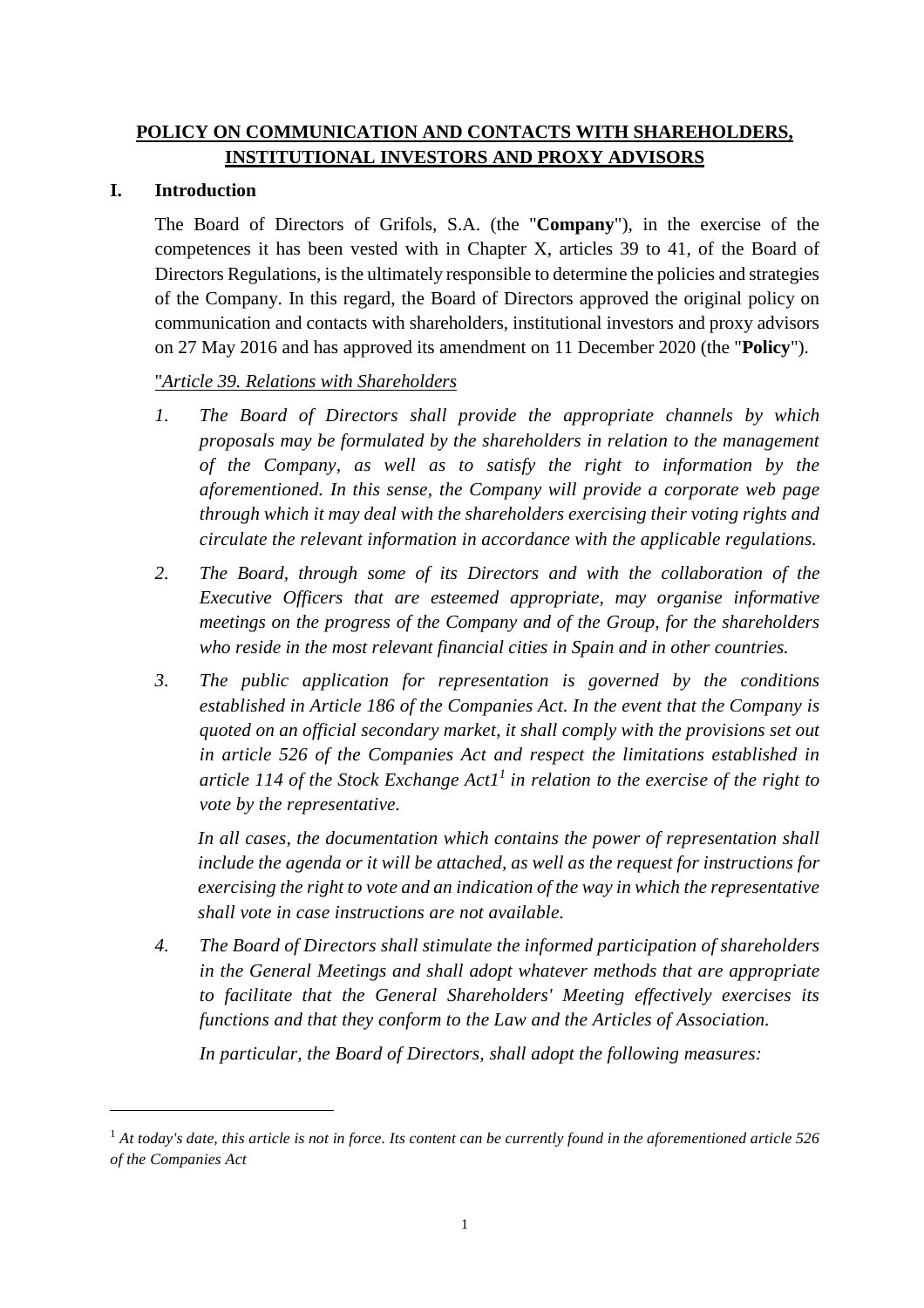- *(a) every effort will be made to provide to the shareholders, before the General Meeting, all the information that is legally required and all information which could be of interest or reasonably supplied:*
- *(b) shall attend to, with the upmost diligence, the requests for information made by the shareholders prior to the Meeting; and*
- *(c) shall attend, with equal diligence, the questions made by the shareholders during the Meeting.*

### *Article 40. Relation with Institutional Shareholders*

- *1. The Board of Directors shall likewise establish adequate mechanisms for regularly exchanging information with institutional investors that form part of the Company's shareholders.*
- *2. Under no circumstances shall the Relations between the Board of Directors and the institutional shareholders lead to the delivery of any information that may provide them with a privileged or an advantageous situation over the shareholders.*

## *Article 41. Relations with the Markets*

- *1. The Board of Directors shall ensure the punctual compliance of its obligations to inform the public about:* 
	- *(a) inside information, and any other relevant information capable of sensitively influencing the forming of stock market prices;*
	- *(b) relevant changes in the ownership structure of the Company;*
	- *(c) substantial amendments to the rules of governance of the Company; and*
	- *(d) treasury stock policies that the Company intends to carry out, with the corresponding authorizations obtained from the General Meeting.*
- *2. The Board of Directors shall adopt the right measures to ensure that the periodic financial information and any other information which good sense advises, be made available to the markets and be prepared according to the same principles, criteria*  and professional practices with which the annual accounts are prepared and that it *is as reliable as the latter. To achieve this, the information will be reviewed by the Audit Committee.* 
	- *3. The Board of Directors shall publish on an annual basis, a report on corporate governance, in which it shall detail the structure of the governing system of the Company and its operation in accordance with the legal requirements and criteria established by regulatory bodies".*

The Company and its subsidiaries ("**Grifols**") is a global healthcare company committed to improving the health and well-being of people around the world. Its four divisions – Bioscience, Diagnostic, Hospital and Bio Supplies – develop, produce and market innovative solutions and services that are sold in more than 100 countries.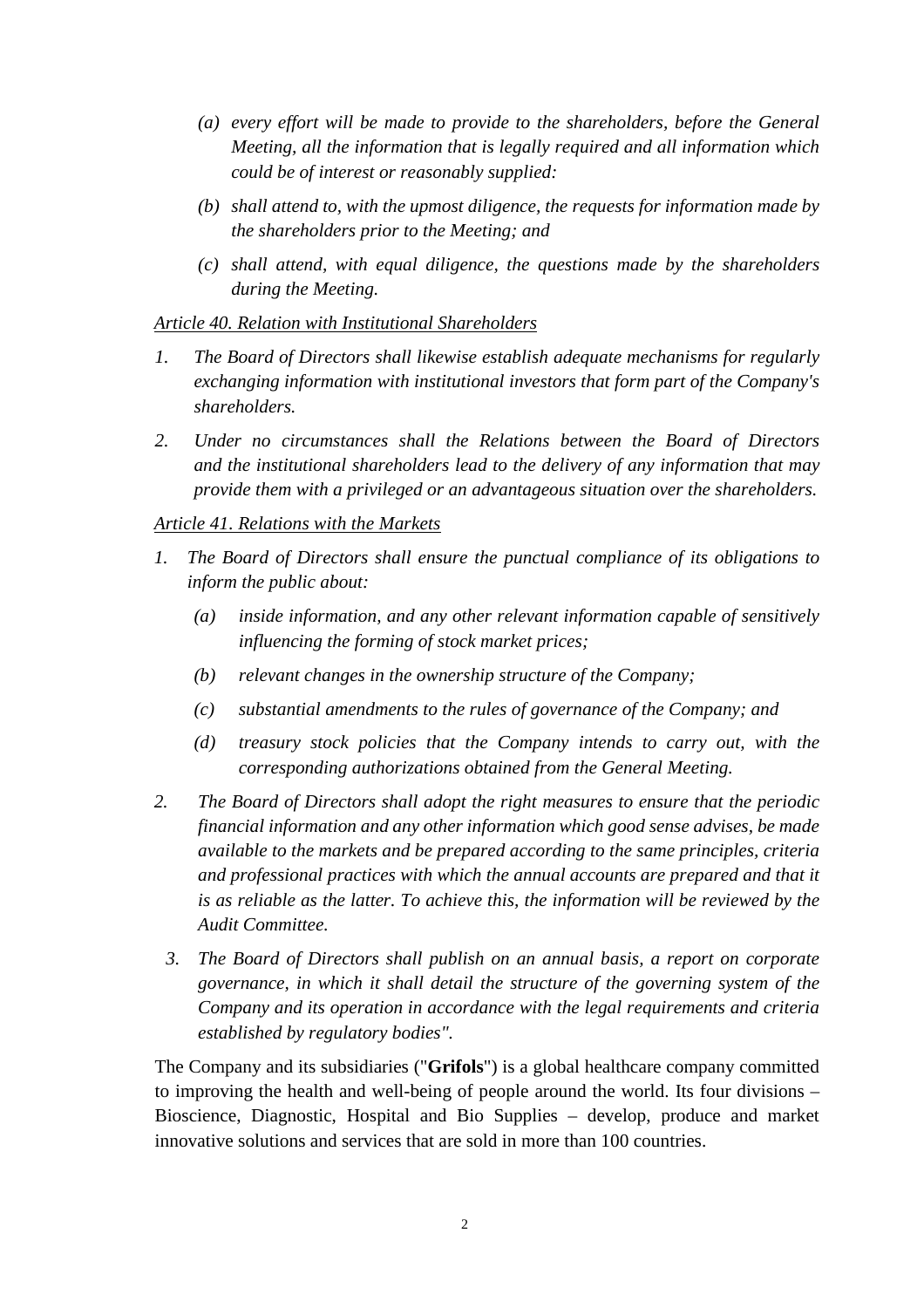Grifols develops its activity under the corporate values of quality, integrity and its social commitment to people and the territories where it operates. All this values have inspired this Policy.

The purpose of this Policy is to establish a framework for action for Grifols by laying down the general principles that will govern the communication and contacts with shareholders, institutional investors, proxy advisors and any other financial market participant in general. It also establishes the general communication strategy for economic-financial, non-financial and corporate information through the information and communication channels provided for in this Policy, which will ensure the protection of investors and the orderly functioning of the market.

The Policy is committed to comply with the Good Governance Code of Listed Companies and with all applicable securities laws, rules and regulations.

The Internal Code of Conduct for matters relating to the stock markets approved by the Company's Board of Directors on 5 April 2006 and amended on 28 October 2016, details the conduct and measures related to the handling, use and distribution of inside information and any other relevant information, as well as to the securities market in general.

## **II. General principles of the Policy**

The approved Policy is based on the following general principles, which shall be applied to the information and communications of Grifols with shareholders, institutional investors and other interested parties, such as financial intermediary and management institutions and depositaries of the Company's shares, financial analysts, regulatory and supervisory entities, rating agencies, news agencies, proxy advisors, etc.:

- (a) Principles of transparency, veracity, immediacy, equality, symmetry and importance in the distribution of information so that the shareholders, institutional investors, proxy advisors and any other financial market participant in general receive all the legally required financial and non-financial information, as well as any other information which the Company considers it has to distribute, in a clear and accessible way.
- (b) Equality and non-discrimination in the treatment of all shareholders and financial market participants concerning the acknowledgment and exercise of their rights, as long as they have the same position and they are not affected by conflicts of interest and competence.
- (c) Protection of the rights and legitimate interests of all the shareholders.
- (d) Implementation of a general communication strategy for economic-financial, nonfinancial and corporate information through the information and communication channels provided for in this Policy, which contributes to maximize the dissemination and the quality of the information available to the market, to investors and to other financial market participants in general.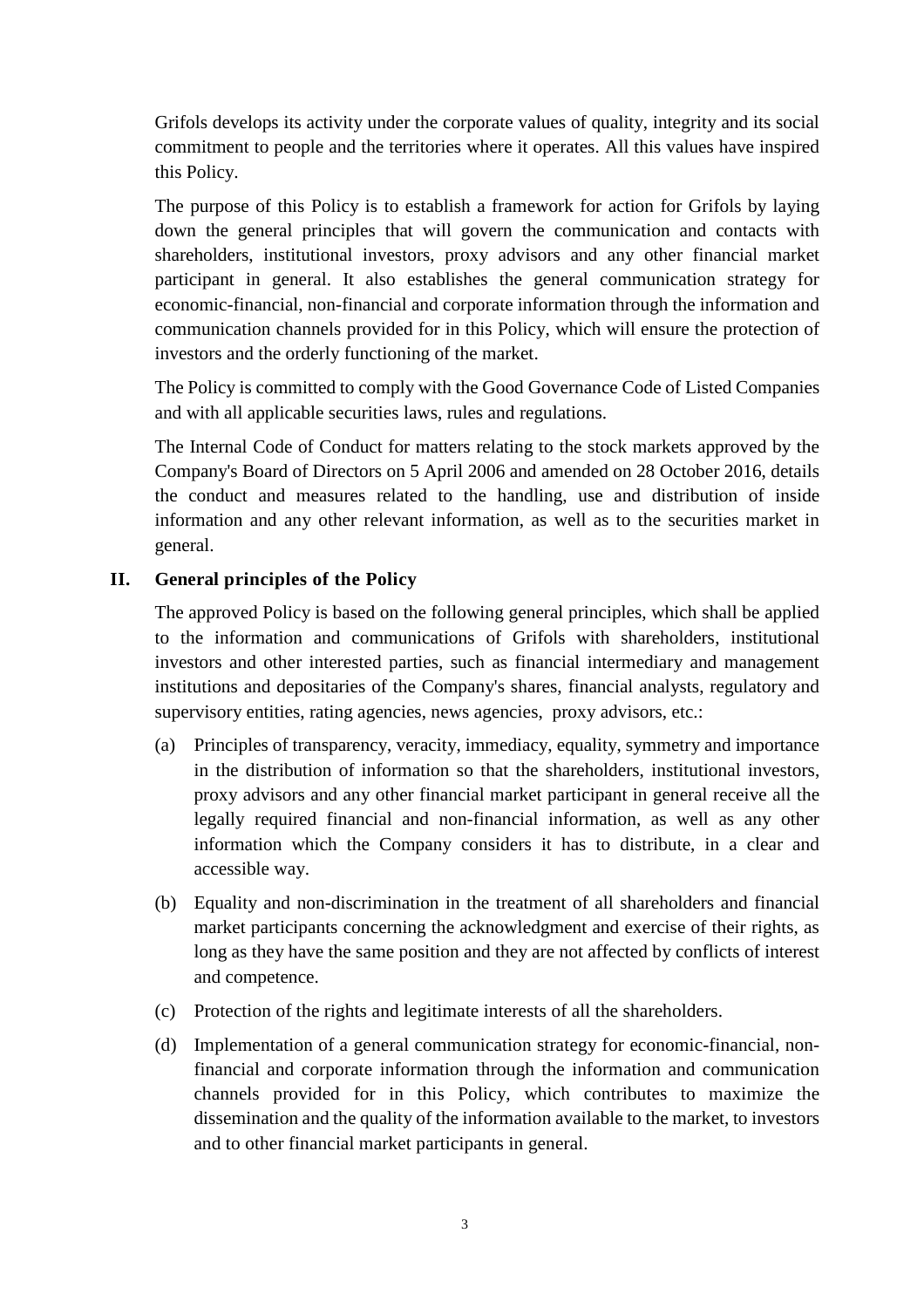- (e) Promoting the use and set up of channels and tools for communication that encourage an efficient communication between Grifols and its shareholders, institutional investors and other financial market participants in general.
- (f) Promotion of ongoing and permanent provision of information to the shareholders and not only upon the call to general shareholders' meetings, but also by making available to them effective channels to keep them continuously informed of proposed resolutions that are expected to be submitted for the consideration thereof, and also to report conduct that may involve a breach of the corporate governance rules or the commission by any professional of Grifols of any irregularity or of any act contrary to the provisions of the Code of Ethics, upon the terms set forth in the following sections.
- (g) Achieving a provision of information and communication which are transparent and in accordance with corporate interests, always trying to make the most from the advantages provided by new technologies, seeking the continuous and long lasting creation of value for the shareholders.
- (h) Compliance with the applicable legislation at any given time, and especially with Grifols' internal operating regulations and corporate governance.

Without prejudice to complying with the principles of equality and symmetry mentioned in section (a) above, Grifols may adapt its channels of information and communications according to whether the recipients of the information are shareholders, institutional investors or other financial market participants in general.

Particular attention shall be given to the rules concerning the processing of inside information and any other relevant information contained in applicable legislation in relations with the shareholders and in communication with the securities market.

## **III. Disclosure Policy**

As appropriate, Grifols discloses any inside or other relevant information in compliance with those regulations of stock exchanges on which the Company is listed and discloses any information if it is requested to do so by the regulators. In particular, the dissemination of news that may contain inside information or other relevant information is carried out in compliance with the provisions of law and the corporate governance rules of Grifols (and specifically, the Internal Code of Conduct for matters relating to the stock markets).

The inside or other relevant information to be disclosed is delivered to the CNMV and the rest of the stock exchanges. Any such information is not released to the general public until the CNMV confirms receipt of that information. All information delivered to the CNMV is promptly placed on the Grifols' corporate website

#### **IV. Channels of information and communication**

In order to implement the general principles indicated above, Grifols uses the following main channels of information and communication: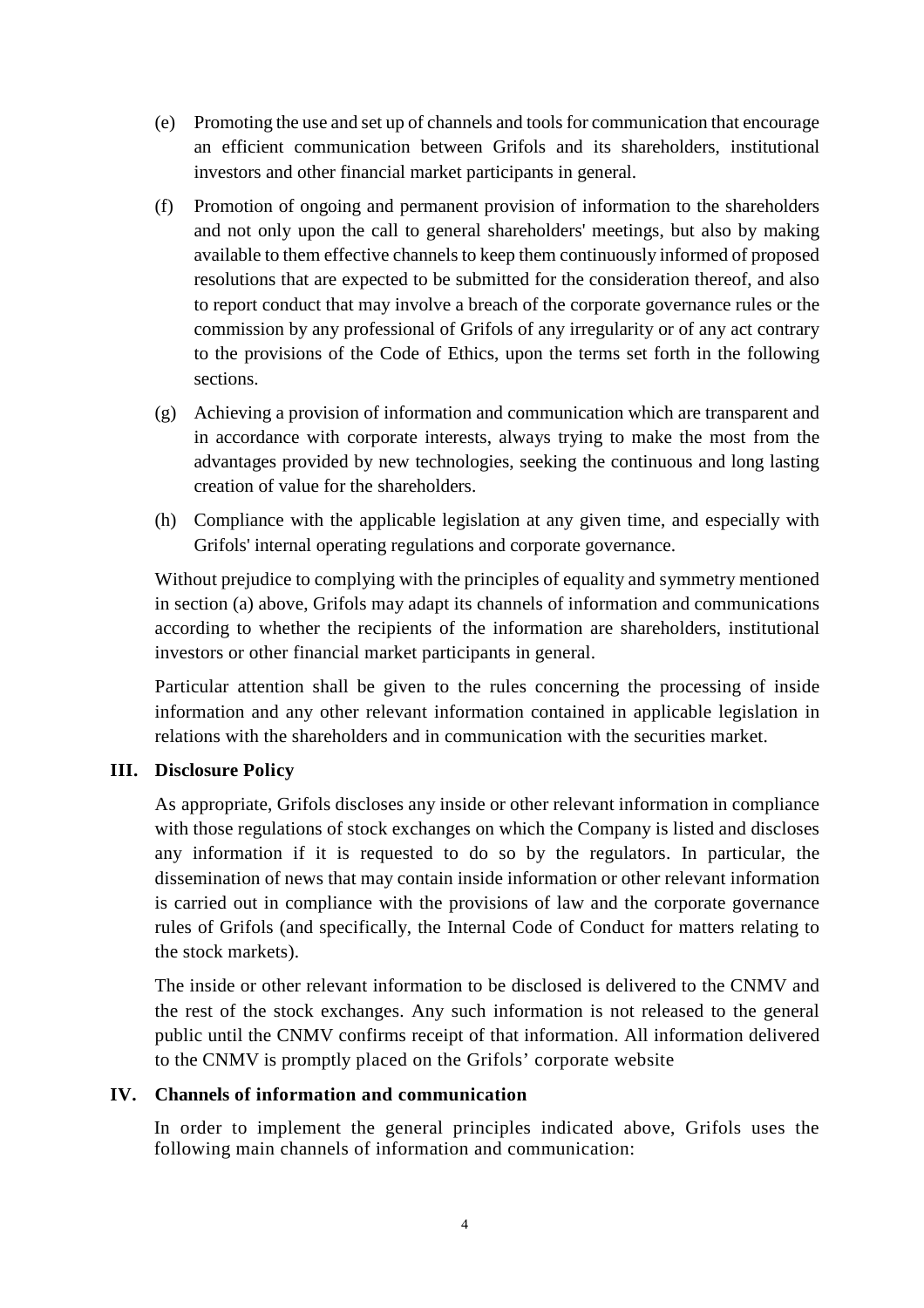## *National Securities Market Commission and other supervising agencies*

Grifols' first channel of information and communication with the shareholders, institutional investors, and markets in general, is the *Comisión Nacional del Mercado de Valores* ("**CNMV**") (National Securities Market Commission), as well as any other authorities and official supervising agencies, national or foreign (SEC, NASDAQ, ISE, etc.).

Through these channels, Grifols shall publish all the information and notifications required by law using the appropriate channel for each case (i.e. communicating inside information and any other relevant information to the CNMV).

### *Corporate Website*

Also, Grifols' corporate website (https://www.grifols.com/en/home) shall be another main channel of information and communication with shareholders, institutional investors and markets in general.

In general, Grifols shall publish on its corporate website, in English and in Spanish, and for as long as the legislation in force requires it, the following information:

- (a) All communications of inside information and any other relevant information to the CNMV and to any other official bodies.
- (b) All documents required by the legislation in force in order to call and hold a General Shareholders' Meeting.
- (c) Economic-financial and non-financial information as well as institutional and generic information that must be published on the corporate website in accordance with the legislation in force. This information may be provided, as appropriate, to analysts, information and media agencies, national or foreign, as the case may be.
- (d) Any other information that Grifols considers that it is necessary or appropriate to notify or publish for the benefit of the shareholders, institutional investors and markets in general or any other recipient of this Policy.

In particular, Grifols makes available annual and quarterly results, inside information and any other relevant information, financial related media releases, presentation materials, information on general shareholders' meetings, financial calendar, shares related information as well as other corporate information on Grifols' corporate website.

The Investor Relations Department is responsible for placing investor-related information on Grifols' corporate website and monitoring the information for accuracy and completeness. The information is permanently updated in Spanish and English whenever possible; in the event of discrepancies, the Spanish version prevails.

Members of the public may ask to be included in the distribution lists to receive Grifols' corporate information and announcements. The contact details of the Investor Relations Department are available on Grifols' corporate website.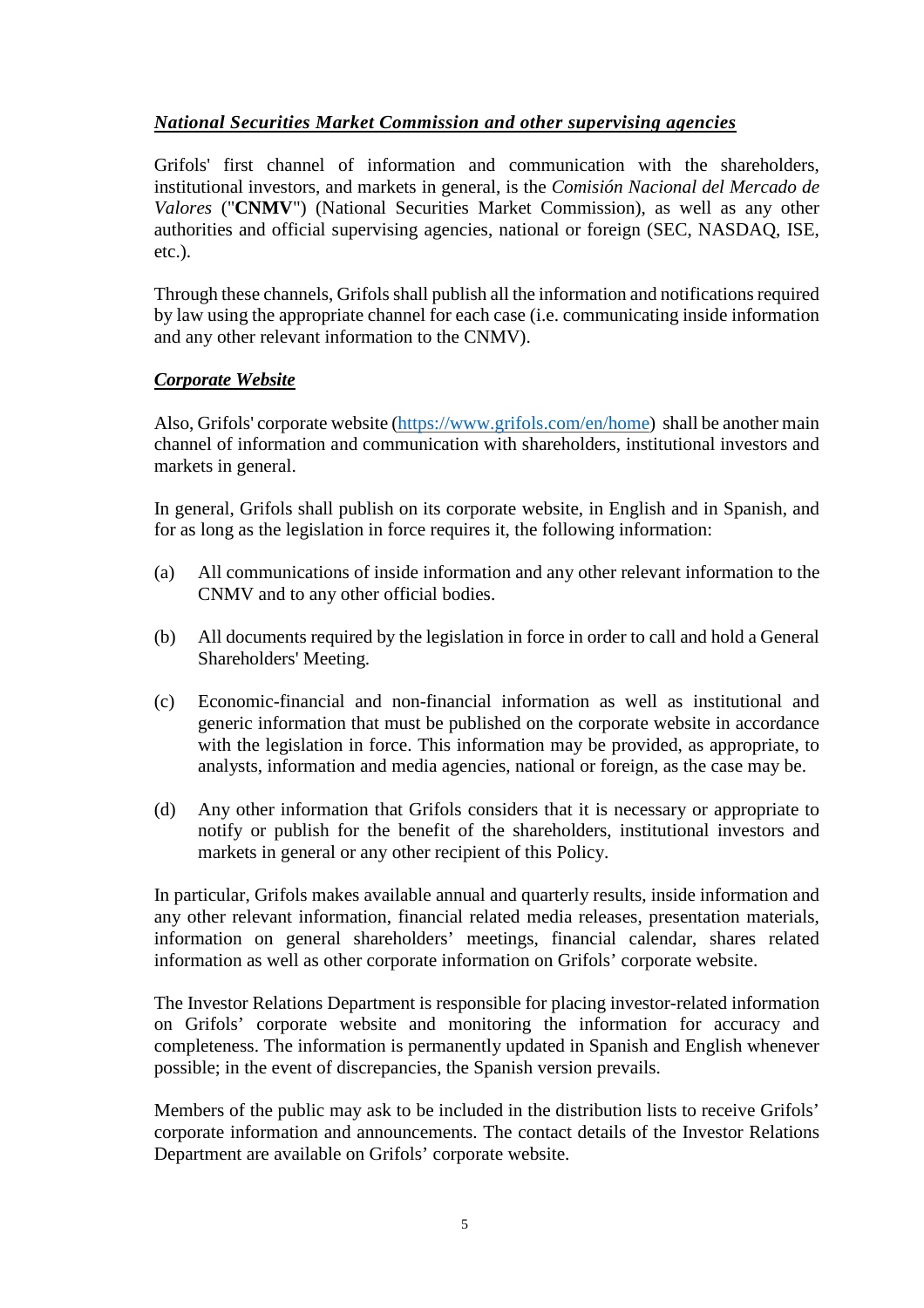## *Meetings with shareholders, investors and financial analysts*

Grifols shall periodically organize and take part in meetings to provide any kind of information to shareholders, investors and financial analysts in order to discuss any aspects related to them as deemed appropriate and always respecting the general principles detailed in section II above.

Meetings and conference calls with investors are held to ensure that the investment community gains a broader understanding of Grifols' businesses and operating fundamentals, receives a balanced and complete view of Grifols' performance and the issues faced by the business.

Grifols observes applicable rules concerning selective disclosure and impartial treatment of analysts and investors. Therefore, any discussion at such meetings and conference calls is based on publicly available information.

Grifols shall annually hold a meeting for institutional investors and equity market analysts in which the group's executives shall take part ("Capital Markets Day or Investor and Analyst Meeting"). The meeting shall review the group's progress up to the date of the meeting and shall provide the attendees with an update of its main strategies.

The presentation materials are released to the CNMV, SEC, Nasdaq and ISE, sent by email to persons on the distribution lists and made available on Grifols' corporate website, in line with this Policy, making such information public.

The Investor Relations Department coordinates the event. All expenses for travel and accommodation for those investors and analysts' who attend the meeting are borne by themselves.

## *Roadshows*

Periodically, Grifols Investor Relations spokespersons do roadshows that can be organized by brokerage firms and banks in major financial centers to meet shareholders and institutional investors.

Brokers and banks requests are met as schedules permit and is determined by such criteria as demonstrated deep knowledge and keen interest in Grifols, access to current and potential investors in order to secure high-quality meetings and geographical presence. Grifols seeks a fair allocation of roadshows among those brokers and banks currently providing coverage. Grifols desires to create broad and deep exposure to a diversified investor base and avoid the perception of favoring one Company over all others.

All expenses for travel and accommodation for Grifols' professionals are borne by Grifols.

## **V. Communication with sell-side analysts**

When communicating with sell-side analysts, Grifols shall at all times respect the general principles detailed in section II above. Communications shall take place regardless of any opinion and recommendation given by the analyst to Grifols, and under no circumstance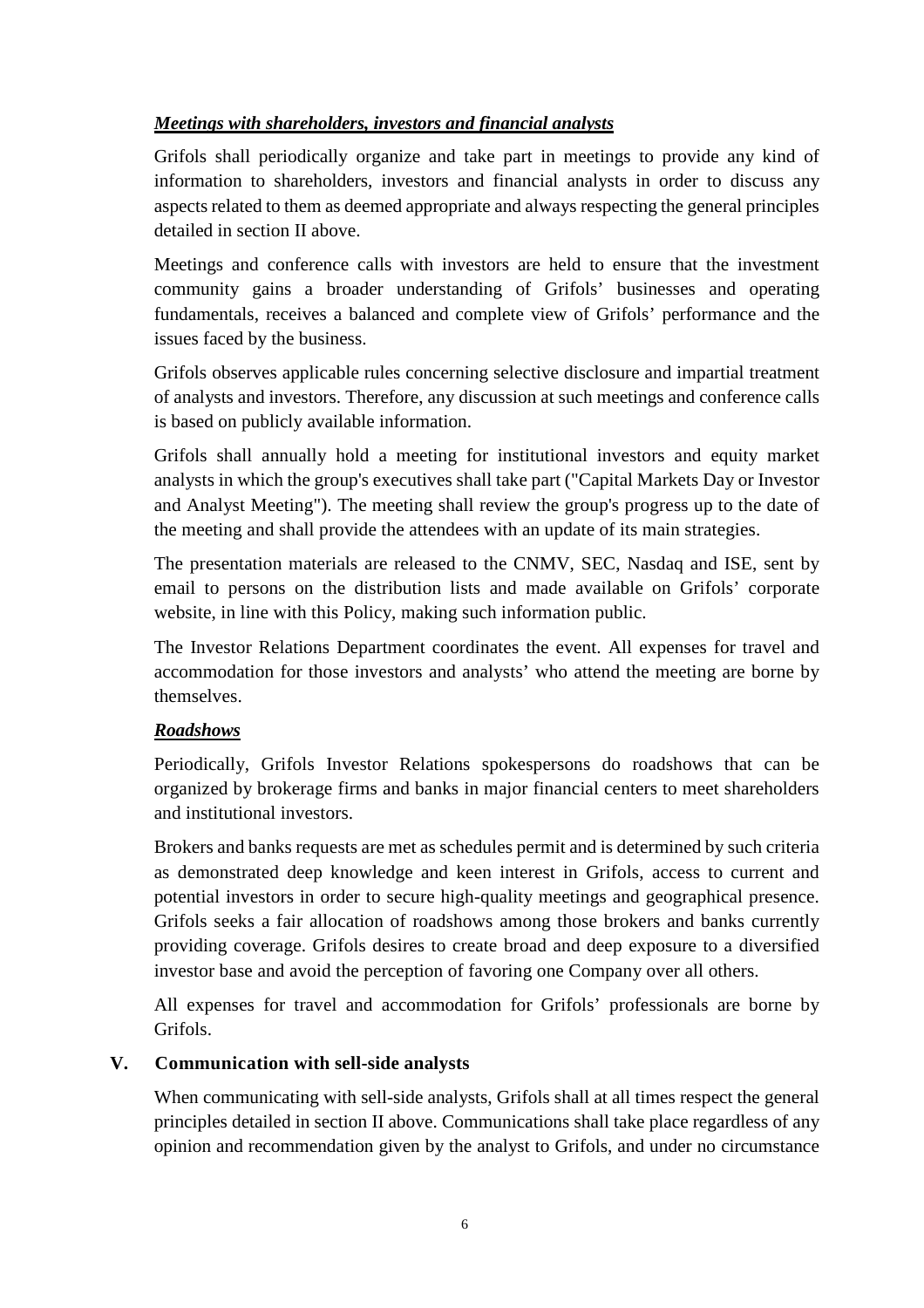shall anyone try to influence these communications. If the analyst requests that the reports prepared by Grifols shall be reviewed, the latter shall only discuss factual errors.

Any presentations that Grifols make for the benefit of its investors shall be published on the corporate website and through a notification to the authorities and official supervising bodies.

## **VI. Relations with investors**

In principle, Grifols has assigned the responsibility to communicate with shareholders, analysts and the investment community to the Investor Relations function.

The Investor Relations spokespersons establish and maintain regular dialogue with analysts, shareholders, investors and other stakeholders to understand their views, as well as respond to inquiries from the investment community or media.

In appropriate circumstances, Grifols may authorize other spokespersons on particular issues and those within their area of expertise. Employees who are not authorized spokespersons must not respond to inquiries from the investment community or media.

This practice ensures the accurate and fair disclosure of information and to avoid unintentional disclosure of inside information or other relevant information with respect to economic-financial, non-financial and corporate information. Therefore, all enquiries from shareholders and the investment community must be directed to the Investor Relations Department.

To this end, Grifols provides a direct channel of communication on its corporate website, and more specifically these contact details:

| Telephone: | $(+34)$ 935 710 221                             |
|------------|-------------------------------------------------|
| Fax:       | $(+34)34935712201$                              |
| Email:     | inversores@grifols.com<br>investors@grifols.com |

# **VII. General Shareholders' Meeting**

In accordance with the Regulations of the Board of Directors of Grifols, the Board of Directors shall promote the informed participation of the shareholders in the General Meetings and it shall adopt as many measures as necessary to support the General Shareholders' Meeting in the effective exercise of its functions in accordance with the Law and the By-laws.

In particular, the Board of Directors shall make its best efforts to provide the shareholders, prior to the Meeting, with all the information which is legally required and with any other information that not being required may be of interest and may be reasonably provided.

The Board of Directors must address, with the upmost diligence and in collaboration with the Investors' Relations Department, all requests for information submitted by the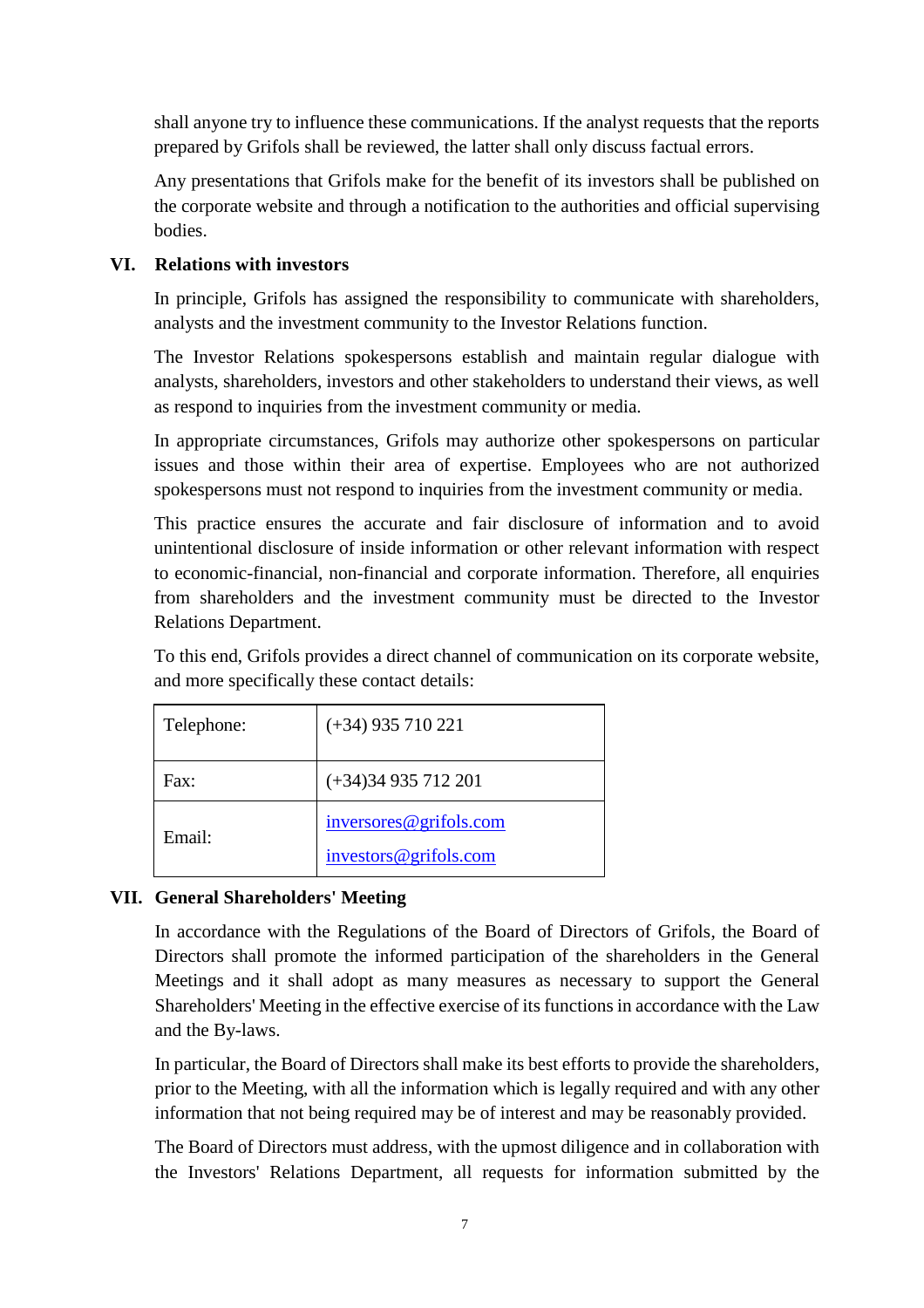shareholders and institutional investors prior to the Meeting, as well as addressing, with the same diligence, any questions made by the shareholders on the occasion of the Meeting.

### **VIII. Shareholders' Electronic Forum**

The Shareholders' Electronic Forum works in accordance with the Spanish Companies Act. Grifols' individual shareholders, or the voluntary associations set up by them, may access said forum, with the aim of facilitating their communications prior to a General Shareholders' Meeting of Grifols.

### **IX. Communication with proxy advisors**

Grifols shall maintain a channel of communication with proxy advisors from time to time, processing their queries concerning any agreement proposals that are submitted for the approval of the General Shareholders' Meeting, and supporting them as necessary.

Said forum is not a channel of communication between Grifols and the registered users. By no means does it replace the requirements foreseen in the Law nor Grifols' corporate governance rules for the exercise of the rights corresponding to the registered users as shareholders of Grifols.

### **X. Insider Information**

In the Internal Code of Conduct for matters relating to the stock markets, Grifols defined internal rules for the prevention of using inside information or any other relevant information.

The Investor Relation Department does not comment publicly on matters confidential to Grifols. Any information which is not public is treated as confidential until publicly released.

## **XI. Quiet period**

Grifols observes a quiet period preceding the publication of the results of about two weeks.

During the quiet period, Investor Relations spokespersons refrain from holding meetings or calls with analysts or investors or answering broad inquiries about business performance, financial results, targets or expectations.

Grifols accepts, however, inquiries regarding information that has been previously disclosed or unrelated to financial performance. During the quiet period, the Investor Relations Department does not take part in roadshows.

## **XII. Grifols Ethics Helpline**

Grifols' Ethics Helpline is a reporting system to enable shareholders, employees and third parties to confidentially and anonymously raise concerns about ethical issues and report any ethical misconduct or potential breach of applicable laws, rules and regulations, or Grifols policies or procedures, without fear of retaliation.